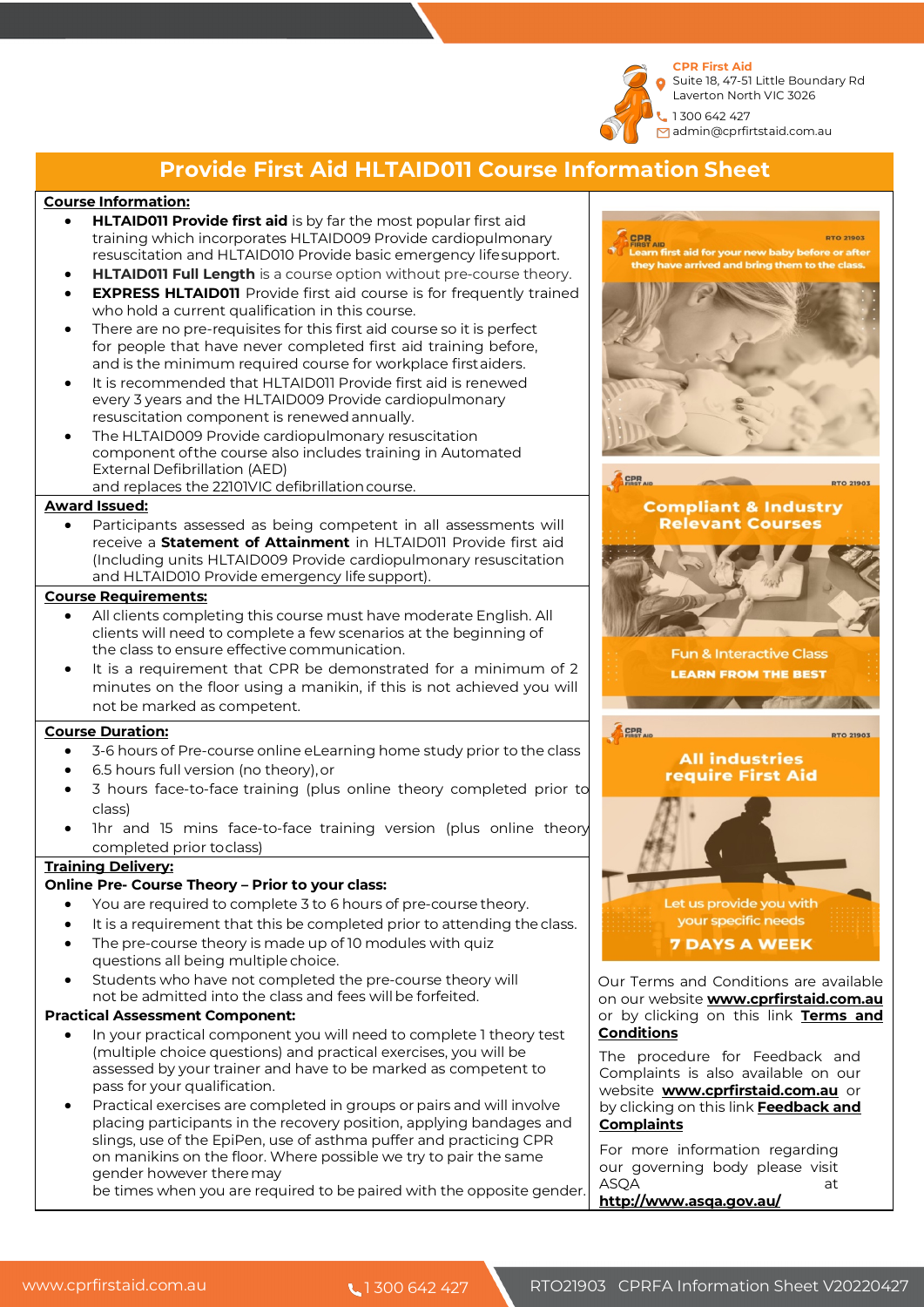

# **Performance Evidence**

The candidate must show Evidence of the ability to complete tasks outlined in elements and performance criteria of this unit in the context of the workplace or community setting.

There must be evidence that the candidate has completed the following tasks in line with state/territory regulations, first aid codes of practice, first aid guidelines determined by the Australian Resuscitation Council (ARC) guidelines and other Australian national peak clinical bodies and workplace or site procedures:

- Managed, in line with ARC guidelines, the unconscious, breathing casualty including appropriate positioning to reduce the risk of airway compromise
- Managed, in line with ARC guidelines, the unconscious, non-breathing adult, including:
	- o performing at least 2 minutes of uninterrupted single rescuer cardiopulmonary resuscitation (CPR) (5 cycles of both compressions and ventilations) on an adult resuscitation manikin placed on the floor
	- o following the prompts of an automated external defibrillator (AED) to deliver at least one shock
	- o demonstrating a rotation of single rescuer operators with minimal interruptions to compressions
	- o responding appropriately in the event of regurgitation or vomiting
- Managed, in line with ARC guidelines, the unconscious, non-breathing infant, including:
	- o performing at least 2 minutes of uninterrupted single rescuer CPR (5 cycles both compressions and ventilations) on an infant resuscitation manikin placed on a firm surface.
- Managed casualties, with the following:
	- o anaphylaxis
	- o asthma
	- o non-life-threatening bleeding
	- o choking
	- o envenomation, using pressure immobilisation
	- o fractures, dislocations, sprains and strains, using appropriate immobilisation techniques
	- o minor wound cleaning and dressing
	- o nosebleed
	- o shock
- Responded to at least one simulated first aid incident contextualised to the candidate's workplace or community setting, where the candidate has no knowledge of the casualty's condition prior to starting treatment, including:
	- o identifying the casualty's illness or injury through history, signs and symptoms
	- o using personal protective equipment (PPE)
	- o providing appropriate first aid treatment
	- o conveying incident details to emergency services or advising casualty on any required post incident action
	- o providing an accurate verbal report of the incident
	- o reviewing the incident.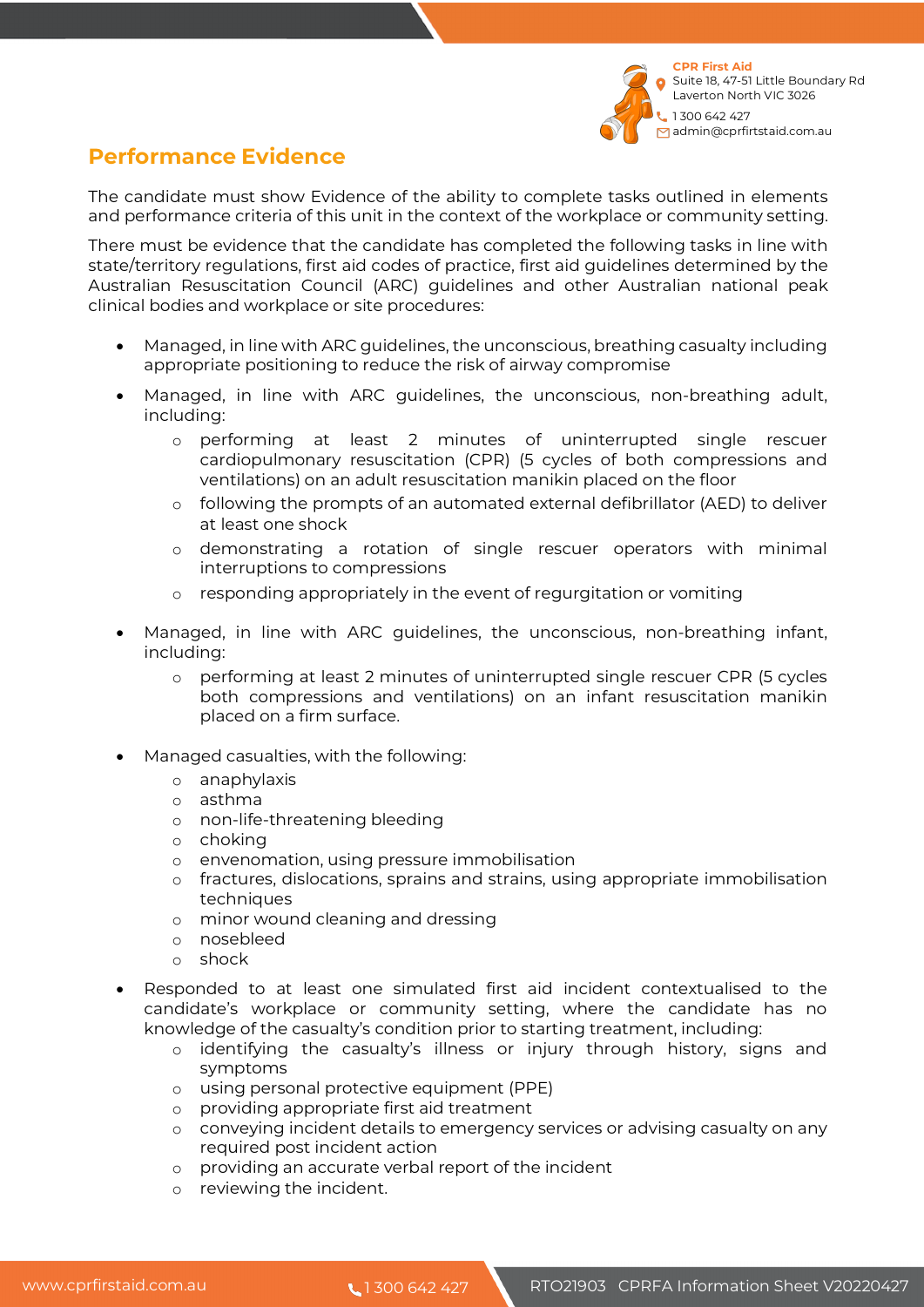

# **Knowledge Evidence**

The candidate must be able demonstrated knowledge required to complete the tasks outlined in elements and performance criteria of this unit:

- Guidelines and procedures including:
	- o ARC guidelines relevant to the provision of first aid
	- o first aid guidelines from Australian national peak clinical bodies
	- o potential incident hazards and risk minimisation processes when providing first aid
	- o infection control procedures, including use of standard precautions and resuscitation barrier devices
	- o requirements for currency of skill and knowledge
	- o first aid codes of practice
	- o appropriate workplace or site procedures relevant to the provision of first aid
- Legal, workplace and community considerations, including:
	- o duty of care requirements
	- o own skills and limitations
	- o consent and how it relates to the conscious and unconscious casualty
	- o privacy and confidentiality requirements
	- o awareness of potential need for stress management techniques and available support for rescuers
- Considerations when providing CPR, including:
	- o upper airway and effect of positional change
	- o appropriate duration and cessation of CPR
	- o appropriate use of an AED
	- o safety and maintenance procedures for an AED
	- o chain of survival
	- o how to access emergency services
- Techniques for providing CPR to adults, children and infants including:
	- o how to recognise that a casualty is unconscious and not breathing normally
	- o rate, ratio and depth of compressions and ventilations
	- o correct hand positioning for compressions
	- o basic anatomy, physiology and the differences between adults, children and infants relating to CPR.
- Signs, symptoms and management of the following conditions or injuries:
	- o allergic reaction
	- o anaphylaxis
	- o asthma
	- o non-life-threatening and life-threatening bleeding
	- o burns
	- o cardiac conditions, including chest pain
	- o choking
	- o diabetes
	- o drowning
	- o envenomation all current treatments
	- o eye injuries
	- o fractures, dislocations, strains and sprains
	- o head, neck and spinal injuries
	- o hypothermia
	- o hyperthermia
	- o minor wounds
	- o nose-bleed